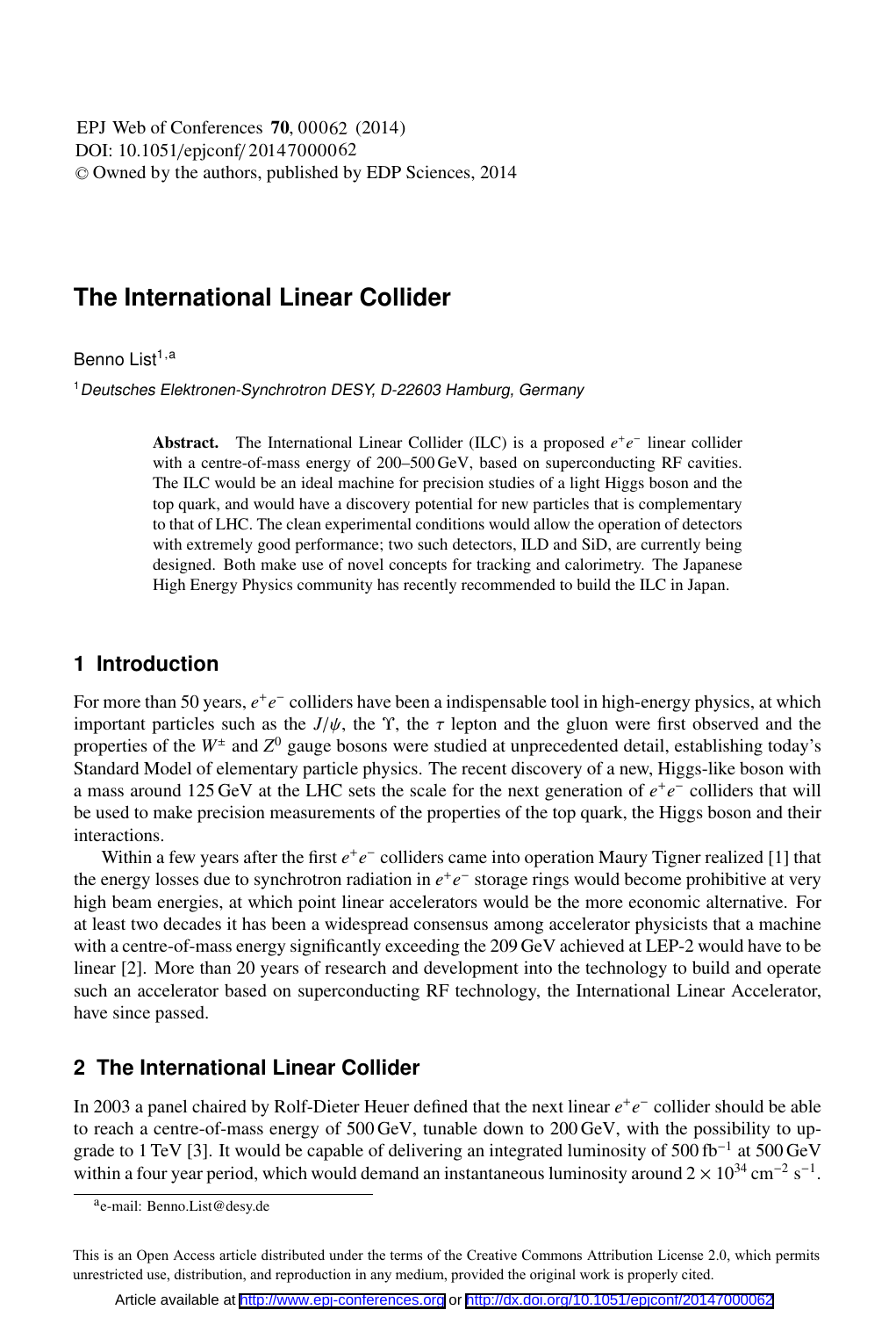The accelerator should achieve electron polarization above 80 %, with positron polarization up to 60 % if possible.

In 2004, the International Technology Recommendation Panel [4] reviewed several accelerator projects from America, Asia and Europe that fulfilled these parameters and chose the technology using superconducting RF cavities of the European design TESLA [5] as basis for the design of the International Linar Collider (ILC). One year later, institutions from all around the world founded the Global Design Effort (GDE), which in 2007 produced the ILC Reference Design Report (RDR) [6] and an intermediate report in 2011 [7] and will conclude its activities in 2013 with the publication of the ILC Technical Design report TDR.

The overall layout of the ILC is shown in Fig. 1, and its main parameters are listed in Tab. 1. In the following, a brief outline of the physics case for the ILC is given, before the accelerator and the detectors are presented. The prospects for a realization of the ILC are discussed in the last section.



Figure 1. Layout of the ILC.

# **3 The Physics Case for an e**+**e**<sup>−</sup> **Linear Collider**

The discovery of a new, Higgs-like boson with a mass around 125 GeV at the LHC collider [9, 10] confirms the argument for an *e*<sup>+</sup>*e*<sup>−</sup> Linear Collider that has been brought forward since more than ten years, namely that such a machine would be an ideal Higgs- and top factory. This physics case alone ensures a rich physics harvest [11, 12]. ILC would thus be in a similar situation as LEP was in its time and increase our knowledge of the Standard Model by high-precision measurements. In addition, as any collider that raises the available centre-of-mass energy compared to its predecessors, the ILC would have an interesting discovery potential for physics beyond the standard model.

# **3.1 Characterizing the Higgs Boson**

In order to investigate whether the new boson at 125 GeV is indeed the Higgs, several key properties have to be measured: The quantum numbers (spin, parity, CP), the decay width, the branching fractions and the couplings (which require a knowledge of the width) to the other fundamental fermions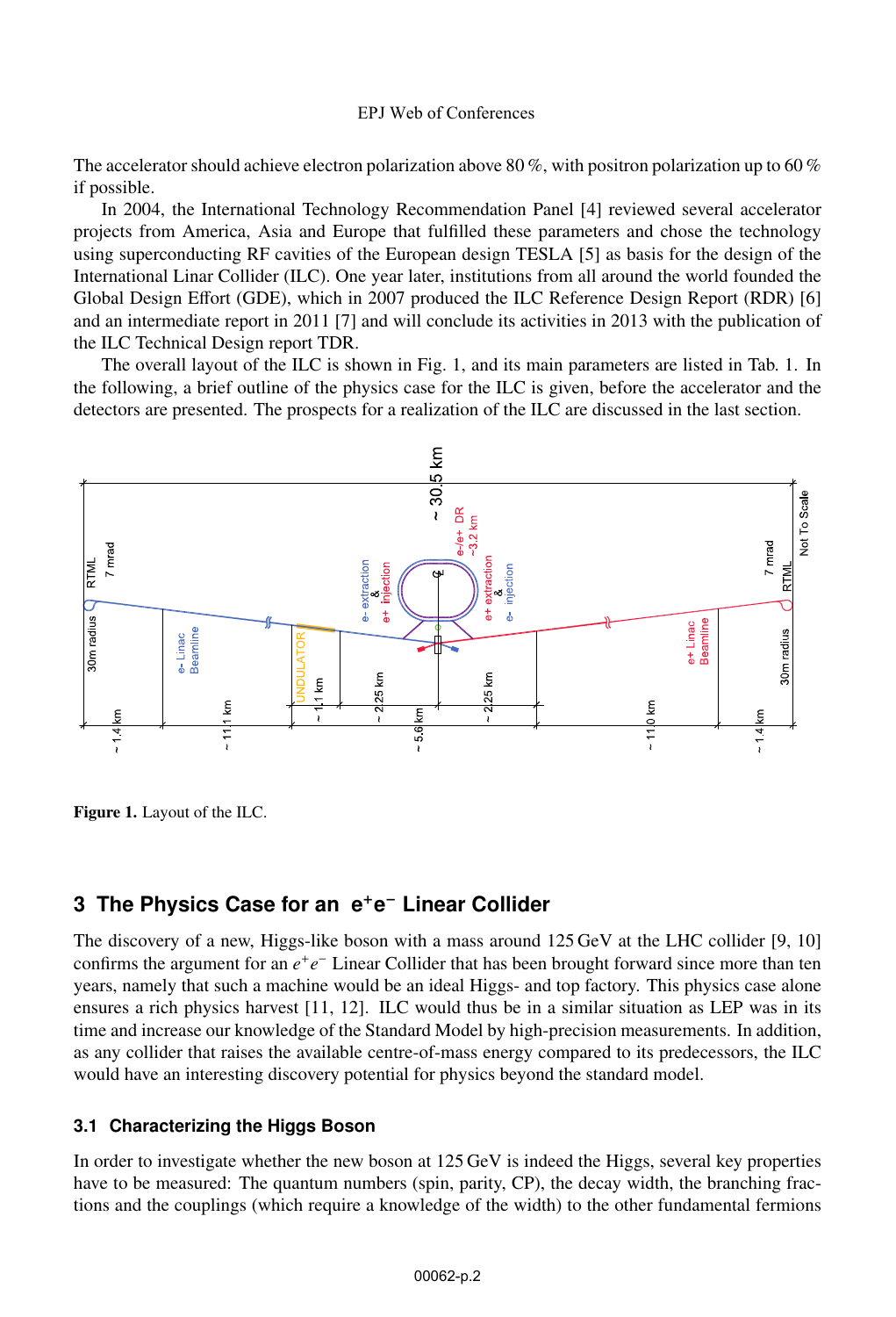Table 1. Parameters of the ILC [8]

| Parameter                                                | <b>Baseline</b>      | L Upgrade            | E Upgrade B          | Unit                |
|----------------------------------------------------------|----------------------|----------------------|----------------------|---------------------|
| Maximal center of mass energy                            | 500                  | 500                  | 1000                 | GeV                 |
| Luminosity at max. energy                                | $1.8 \times 10^{34}$ | $3.6 \times 10^{34}$ | $4.9 \times 10^{34}$ | $cm^{-2} s^{-1}$    |
| Polarization $e^-/e^+$                                   | 80/30                | 80/30                | 80/22                | $\%$                |
| <b>RF</b> Frequency                                      | 1.3                  | 1.3                  | 1.3                  | <b>GHz</b>          |
| Average accelerating gradient                            | 31.5                 | 31.5                 | 31.5 / 45            | MV/m                |
| Particles per bunch                                      | 2                    | 2                    | 1.74                 | $10^{10}$           |
| Bunches per pulse                                        | 1312                 | 2625                 | 2450                 |                     |
| Bunch spacing                                            | 554                  | 366                  | 366                  | ns                  |
| Repetition rate                                          | 5                    | 5                    | 4                    | Hz                  |
| RMS beam size at Int. Point (hor. $\times$ vert.)        | $474 \times 5.9$     | $474 \times 5.9$     | $335 \times 2.7$     | $nm \times nm$      |
| Norm. emittance at Damping Ring (hor. $\times$ vert.)    | $5.5 \times 20$      | $5.5 \times 20$      | $5.5 \times 20$      | $\mu$ m $\times$ nm |
| Norm. emittance at Int. Point (hor. $\times$ vert.)      | $10 \times 35$       | $10 \times 35$       | $10 \times 35$       | $\mu$ m $\times$ nm |
| Beta function at Interaction Point (hor. $\times$ vert.) | $11.0 \times 0.48$   | $11.0 \times 0.48$   | $11.0 \times 0.23$   | $mm \times mm$      |
| Total beam energy                                        | 10.6                 | 21.0                 | 27.6                 | <b>MW</b>           |
| Facility electrical power                                | 161                  | 204                  | 299                  | <b>MW</b>           |

and bosons of the Standard Model, and proof of the self-coupling. Precision measurements of the couplings will also help to determine whether the Higgs has the properties predicted by the (minimal) Standard Model, with a single Higgs couplet, or whether two doublets are needed as predicted by SUSY models, or whether much more exotic states such admixtures from Radions are needed to explain this boson's properties.

There is no doubt that LHC will accumulate an enormous amount of data pertaining to these questions before any Linear Collider will become operational. It has also been observed that a Higgs mass of 125 GeV leads to a situation where the Higgs is expected to decay into many different states with measurable probability; while making the discovery more difficult, because so many decay channel have to be investigated, it will lead to a very rich physics harvest, because all these channels can be investigated. Nonetheless, the clean environment of an  $e^+e^-$  collider, with the possibility to adjust (and know) the energy, momentum and spin of the initial state, is hugely beneficial for several key measurements.

A scan of the production threshold of the process  $e^+e^- \rightarrow Z^0 h$  at 215 GeV CME would determine unambiguously the spin and parity of the new boson, along with a very precise mass measurement. About 20 GeV above threshold, at around 235 GeV CME, the production cross section in the  $Z^0h$ is maximal. At this energy, a unique measurement would be performed: the determination of the absolute  $Z^0h$  coupling by a recoil mass measurement in the process  $e^+e^- \to Z^0h$ . Here, the leptons of the  $Z^0$  decays to  $e^+e^-$  and  $\mu^+\mu^-$  are utilized to measure the invariant mass of the state *h*, whithout using any decay products of this state. From the recoil mass spectrum (see Figure 2 left), the total  $Z^0h$ production cross section and thus the absolute  $Z^0h$  coupling can be determined.

This measurement depends crucially on the knowledge of the four-momentum of the initial state, that is, it needs an energy spectrum of the incoming electrons and positrons that is as narrow as possible. The accelerator's intrinsic energy spread as well as energy lost to photons from beamstrahlung and initial state radiation dilute the energy spectrum. The operating parameters of the ILC are very well suited for this measurement. The second prerequisite of this measurement is the momentum measurement of the outgoing lepton pair. The clean environment at an *e*<sup>+</sup>*e*<sup>−</sup> facility allows to build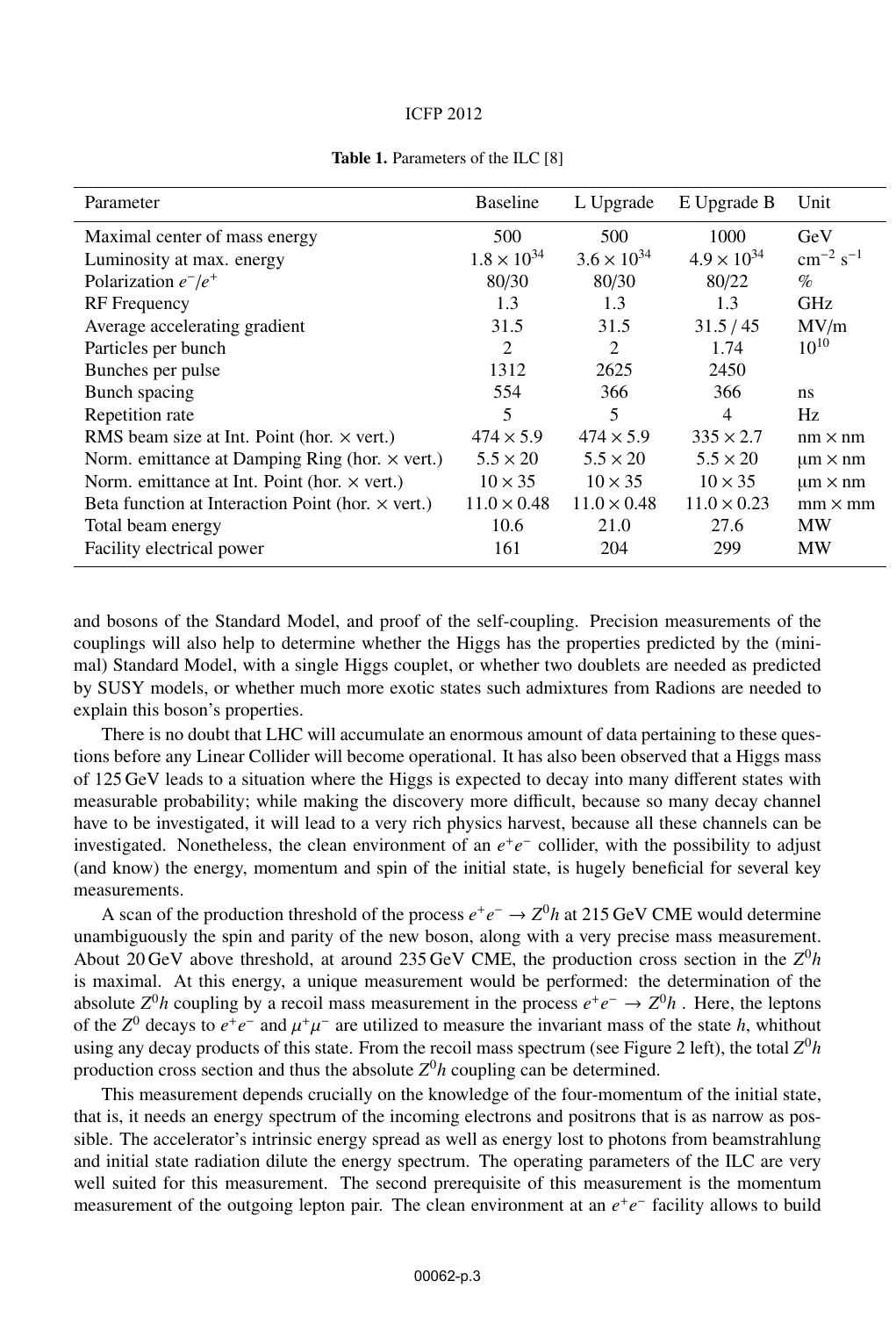

Figure 2. Left: Recoil mass distributions in the SiD detector in the  $e^+e^- \to \mu\mu h$  channel for a 120 GeV Higgs, assuming 250 fb−<sup>1</sup> luminosity. The signal in red is added to the background in white [13]. Right: Estimated accuracies of Higgs coupling measurements for LHC at 14 TeV with 300 fb−1, for ILC at 250 GeV and 250 fb−<sup>1</sup> ('ILC1'), for the full ILC program up to 500 GeV and 500 fb<sup>-1</sup> ('ILC'), and for a program with  $1 ab^{-1}$  for an upgraded ILC at 1 TeV ('ILCTeV') [14].

and operate detectors based on technologies such as gaseous time projection chambers or extremely thin silicon pixel detectors, which can deliver unprecedented performance, but would be impossible to operate in the much more challenging environment of a hadron collider, as will be discussed below. In fact, the Higgs recoil mass measurement drives the targeted momentum resolution of the tracking detectors.

Further measurements of the Higgs branching fractions would benefit from a higher centre-ofmass energy, around 350 GeV, because the resulting boost would be beneficial for the tagging of the final state; at the ILC, even the branching fraction to charm, beauty and invisible decay products will be measurable with to better than 5 % (Figure 2 right).

Even higher energies above the  $t\bar{t}h$  threshold at 475 GeV will allow a direct measurement of the *tth* coupling, which is not accessible through branching ratio measurements. A scan of the threshold itself will show whether the Higgs is purely CP-even, or whether small CP-odd admixtures are present [15]. The final, Litmus test of the Higgs mechanism is the establishment of the Higgs self coupling through the process  $e^+e^- \to Z^0 h h$  with a threshold of 340 GeV. A 5 $\sigma$  observation of this process will probably be possible only at centre-of-mass energies above 500 GeV.

To summarize, a complete characterization of the Higgs boson's properties requires a clean *e*<sup>+</sup>*e*<sup>−</sup> collider with a centre-of-mass energy (precisely) tunable between 215 and 500 GeV or more, which is precisely the charge given to the Global Design Effort in 2003 by the "Heuer panel" [3].

### **3.2 Electroweak precision physics**

In the early nineties of the last century the first precision measurements from LEP made it possible to deduce the top mass from its loop corrections to electroweak observables, which are proportional to  $m_t^2$ . After the discovery of the top and the direct measurement of its mass, even more precise data have made it possible to extract the much smaller, logarithmic corrections from the Higgs mass. If, in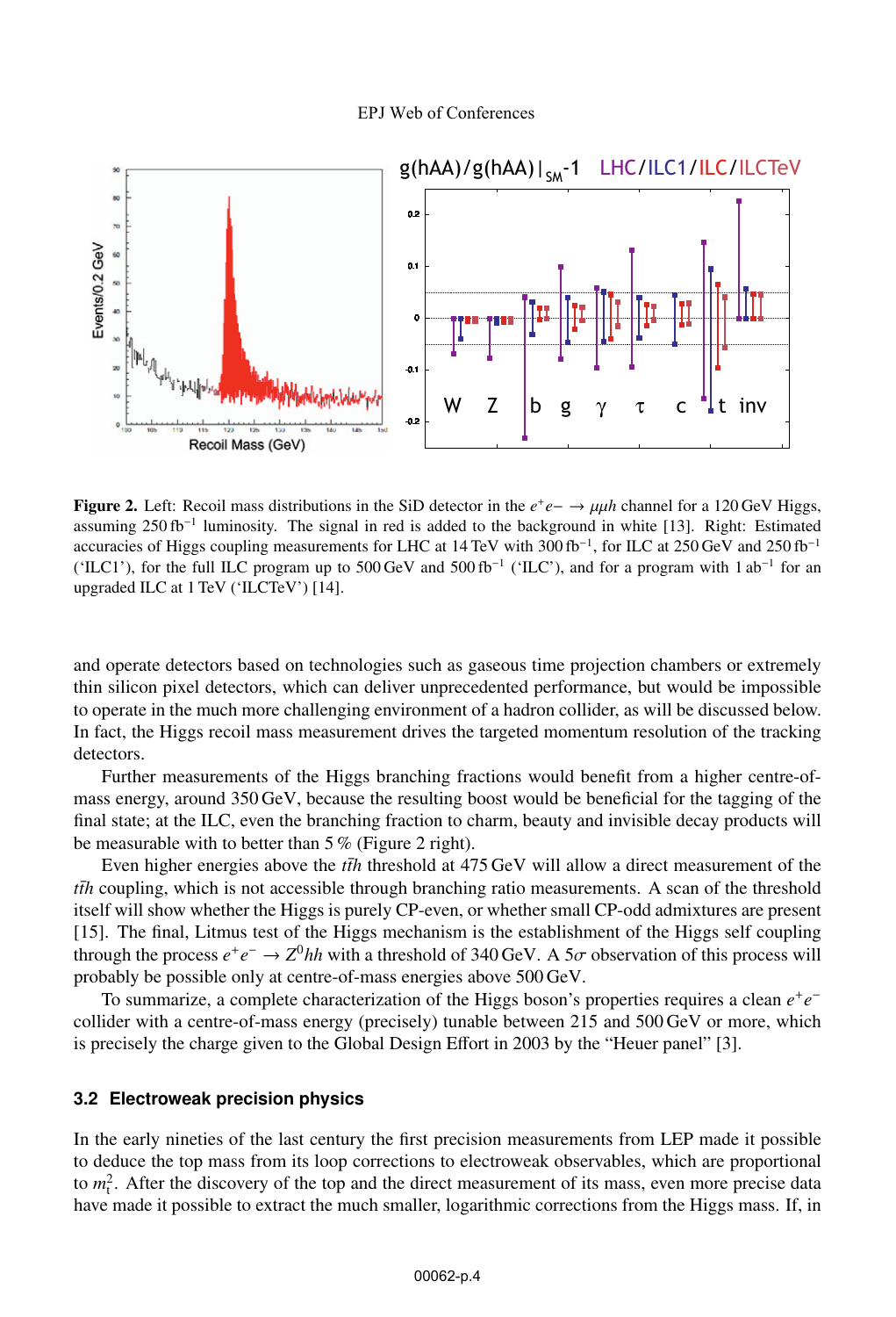fact, the Higgs has now been discovered, this pattern can be repeated. This time, radiative corrections from physics beyond the Standard Model will be measured.

Two masses, those of the W boson and the top mass, are of central importance to this program. Both can be measured with excellent experimental precision at hadron colliders. However, mass reconstruction from the invariant mass of final state particles is invariably<sup>1</sup> subject to significant QCD corrections, even at lepton colliders. For the top, these uncertainties have been estimated to be of order 1 GeV, significantly larger than the experimentally possible precision, with little hope of dramatic reduction. A threshold scan, however, is free from these theoretical problems, and provides data that can be linked to the underlying theoretical mass parameters with a much smaller uncertainty. Thus, a top pair production threshold scan at 350 GeV CME, and possibly a W pair threshold scan at 160 GeV (though this is technically outside the baseline range of the CME, it will most probably be feasible), would constrain any physics beyond the Standard Model with much increased precision. The top mass could be determined with a statistical accuracy of ∼ 27 MeV [16], the width with 22 MeV accuracy [5].

A possible extension of the physics program, although not part of the baseline, would be "Giga-Z," where the ILC would run on the Z-pole and accumulate not only about a hundred times more Z events than LEP, but with polarized beams and flavor tag capabilities far beyond those of the LEP era. This would permit to improve the asymmetries measurements of LEP and SLC by a large factor and again provide stringent constraints on any model of new physics, whether new particles of such models will have been discovered at LHC or not.

#### **3.3 The discovery potential**

At 500 GeV CME, the ILC will more than double the *e*<sup>+</sup>*e*<sup>−</sup> energy of LEP, at a hundred times the luminosity. Such a machine will have a considerable discovery potential, which would be nicely complement the LHC running at 14 TeV [17]. Although it is by no means the only viable theory beyond the Standard Model, I will in the following focus on Supersymmetry (SUSY for short) to discuss that potential. Different arguments that have been put forward why SUSY particles should be "light", i.e. in the (several) 100 GeV range: there is the naturalness argument, namely that SUSY partners are needed to cancel the radiative corrections to the Higgs mass, in particular from the top loops, which means that the 3rd generation squarks should not bee too heavy. Also some measurements which are difficult to reconcile with SM predictions, such as that of the muon  $q - 2$ , could find an explanation if some particles were light, in this case the smuon. These and similar arguments favour relatively "light" leptons, 3rd generation squarks, and partners of the electroweak gauge bosons ("electroweakinos"). If any of these particles would be kinematically accessible at the ILC, they would be produced copiously and cleanly, and that includes scenarios which may be hard or impossible to observe at LHC, for instance if some particles have masses close to the mass of the Lightest Supersymmetric Particle (LSP) (known as "compressed spectra").

1st and 2nd generation quarks and gluinos, on the other hand, which would be copiously produced at LHC, contribute little to the radiative corrections of the Higgs mass or the muon  $g - 2$ , and could very well be heavy, i.e. in the multi-TeV range. In some models such as the CMSSM, which make assumptions about a possible mass unification at high energies of the gauginos or sfermions, already the non-observation of SUSY particles in the earliest LHC data was taken as indication that SUSY particles would be too heavy for ILC to observe. In more general models such as the Parametrized MSSM (PMSSM), with their broader set of parameters, such conclusions are not valid, because there

<sup>&</sup>lt;sup>1</sup>The notable exception  $e^+e^- \to W^+W^- \to \ell^+\nu\ell^-\bar{\nu}$  has experimental difficulties that limit its accuracy.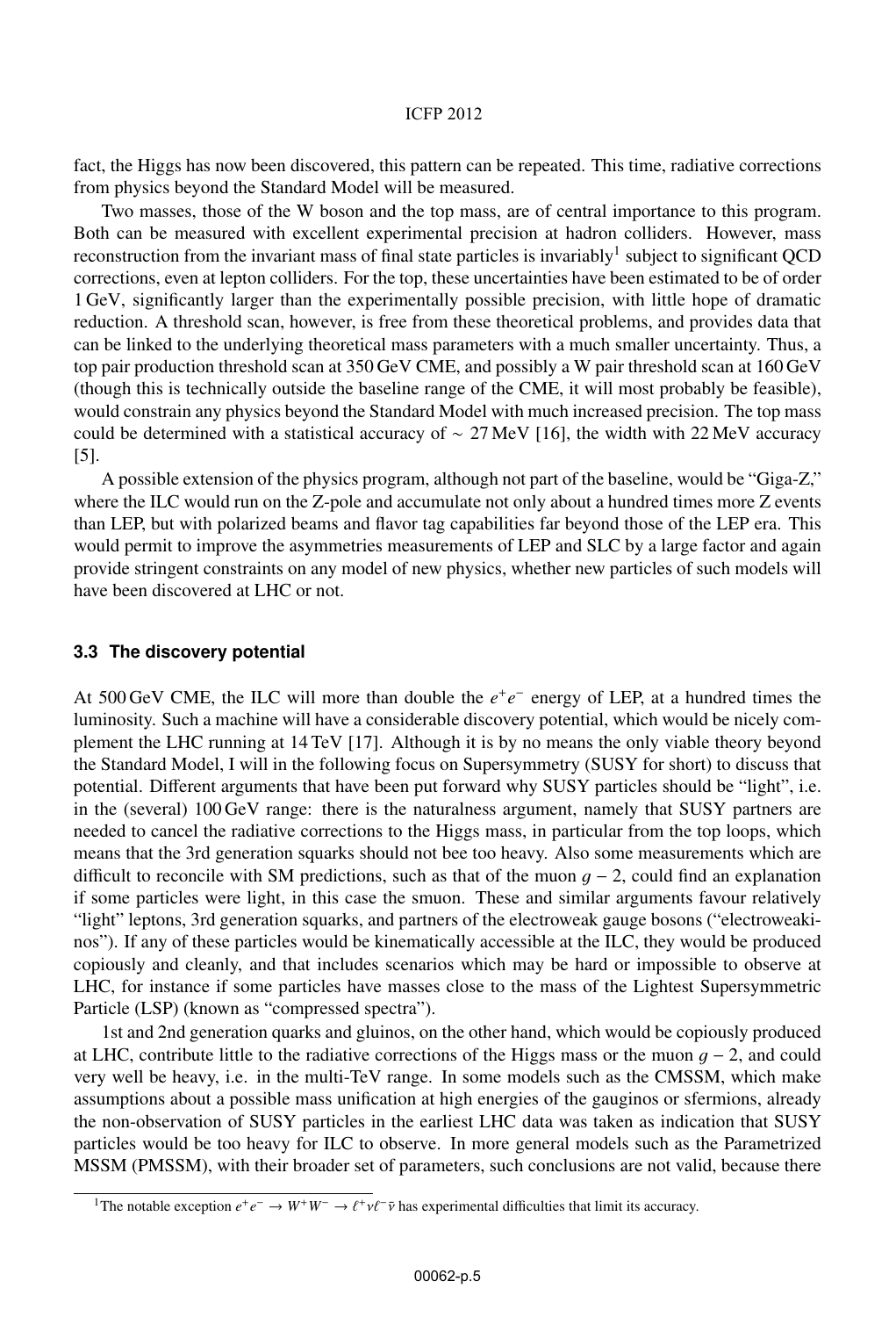the strongly interacting sector of the SUSY particle spectrum could be much heavier than the colorneutral sector [17].

# **4 The Accelerator**

The two most prominent parameters of a high-energy particle collider are its centre-of-mass energy  $\sqrt{s}$  and its luminosity  $\mathcal{L}$ ; thus, the two most important problems are to accelerate the beam, making optimal use of the available electrical power and space (i.e., tunnel length), and to focus the beams in a sufficiently tiny spot. The ILC is based on superconducting radio frequency (SCRF) cavities. Producing beams of sufficient intensity and quality is a challenge, in particular for the positrons. Focussing the beams in a beamspot of  $639 \times 5.9$  and  $m^2$  size requires to concentrate the beam particles very densely in phase space, which needs advanced damping rings, and a highly sophisticated final focus system that demagnifies the beams and brings them into collision. These aspects are discussed in the following.

### **4.1 High gradient superconducting RF cavities**

In 2004, after a careful comparison of the available technology options, the International Technology Recommendation Panel [4] recommended superconductive RF cavities as the most promising technique to be used for particle acceleration in a 500 GeV centre-of-mass energy collider. These cavities will run at an accelerating gradient of 31.5 MV/m at a frequency of 1.3 GHz, in a 2 K bath of superfluid helium. Each cavity consists of 9 cells, for a total of 1.038 m of effective accelerating length.

The important properties of an acceleration technology are the achievable gradient, which determines the overall length of the accelerator, the efficiency with which electrical power can be transferred to the beam, and the cost of the whole system. The most obvious, and important, advantage of SCRF technology is the high efficiency which which power is transferred to the beam, even when the substantial power requirements for liquid helium refrigeration are taken into account. This efficiency not only reduces the electricity bill itself, it also limits the necessary investments into electrical power stations, RF equipment, and cooling infrastructure.

The four large cost drivers that have to be balanced in the main linac design are the number of accelerating cavities, the tunnel length, the amount of RF power (both peak and average power), and the cryogenic refrigeration capacity. For a given target beam energy, a higher accelerating gradient  $q$ reduces the number of cavities and the necessary tunnel length, but leads to increased demands of RF and refrigeration power, because the energy content and the dynamic losses within a cavity grow as  $g^2$ . The second important parameter of a cavity is the quality factor  $Q_0$ , which determines the amount of heating incurred by the RF field within the cavity. ILC cavities are designed to achieve at least  $Q_0 > 10^{10}$  at their operating gradient.

The technology of the TESLA-type cavities is quite mature, as witnessed by more than 15 years of operation of the FLASH (originally called TESLA Test Facility TTF) accelerator at DESY, which uses cavities and cryomodules of essentially the same design as foreseen for the ILC, and by the current construction of the European X-Ray Free Electron Laser XFEL in Hamburg that will employ 800 TESLA-type cavities. Also the pulsed 8 GeV accelerator of Project X currently planned at Fermilab will be based on this technology.

In parallel to the industrialization studies, R&D has continued to develop cavities that reach higher gradients, or use other materials such as niobium-plated copper. 9-cell cavities now routinely reach gradients of 45 MV/m, while the record for single-cell cavities stands at 59 MV/m. These numbers show that the superconducting RF technology at 1.3 GHz has the potential to reach signify higher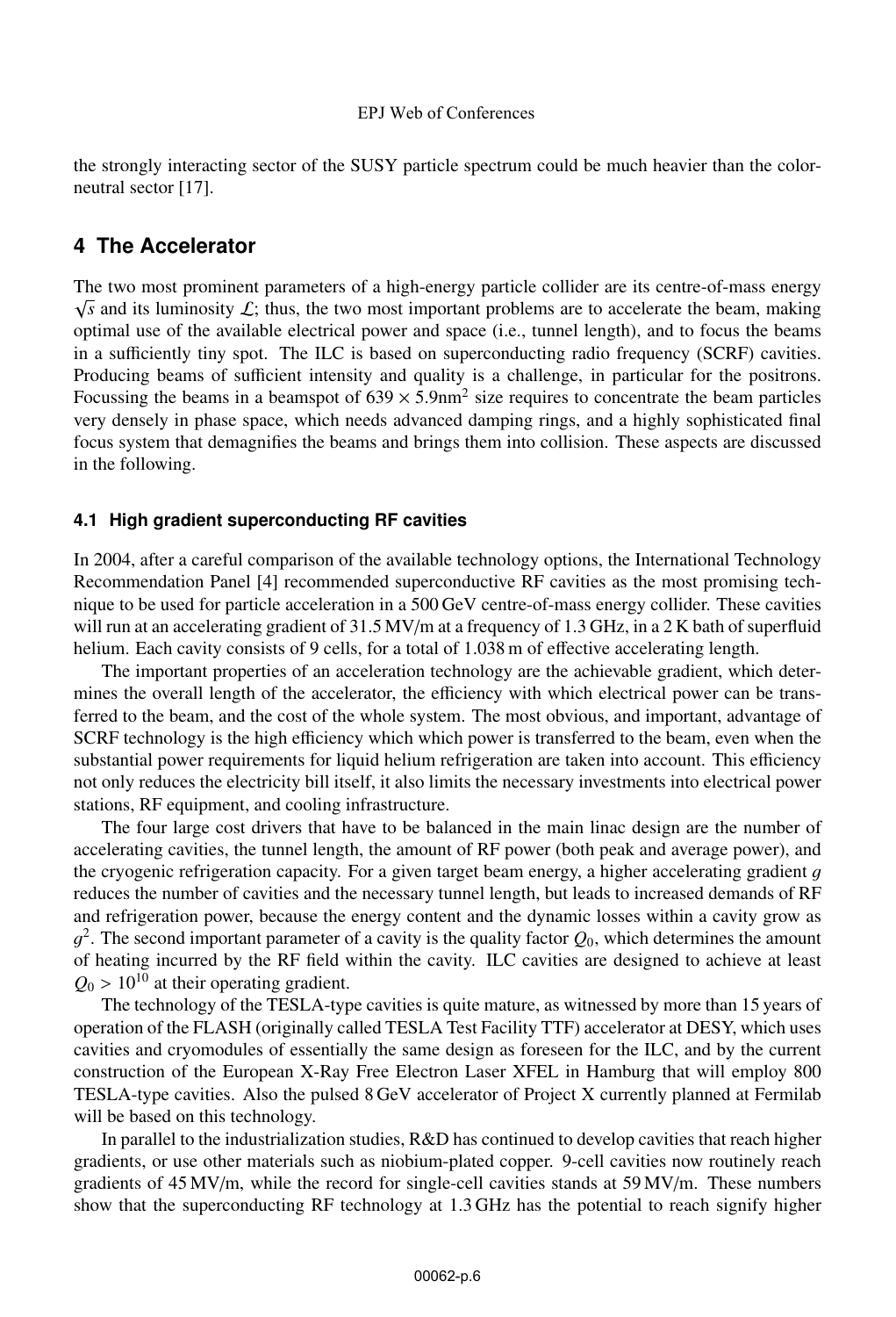| Parameter              | Value                   |  |  |
|------------------------|-------------------------|--|--|
| Operating gradient $q$ | $31.5$ MV/m             |  |  |
| Gradient in test stand | 35.0 MV/m               |  |  |
| Quality factor $Q_0$   | $1 \times 10^{10}$      |  |  |
| Frequency              | $1.3$ GHz               |  |  |
| Cells                  |                         |  |  |
| Material               | Niobium, $RRR \geq 300$ |  |  |
| Operating temperature  | 2K                      |  |  |
| Effective length       | $1.038 \text{ m}$       |  |  |
| Shunt impedance $r/Q$  | $1036\,\Omega$          |  |  |
| Iris aperture          | 70 mm                   |  |  |

Table 2. Parameters of the SCRF cavities

accelerating gradients than the 35 MV/m which are today's state-of-the-art for economically massproduced cavities rather than the technological limit. This should be kept in mind when higher gradient numbers of novel acceleration technologies that are in more early development stages are quoted.



Figure 3. A superconducting 9-cell accelerating cavity.

The cavities, which are shown in Fig. 3, are made out of very pure niobium. Research over the last 10 years has focused on the perfection of the industrial production process, with the goal economize the production and at the same time achieve a 90 % yield of cavities that reach the desired gradient (see Tab. 2). The cavities are assembled in 11.8 m long cryomodule comprising either 9 cavities or, for every third module, 8 cavities and a package with a quadrupole, corrector coils, and a beam position monitor. In total, 1855 cryomodules with 16 024 cavities are needed for the ILC.

### **4.2 Generating electrons and positrons**

Before electrons and positrons can be accelerated in the main linacs, they must first be produced in sufficient quantities and with the desired polarization. The electron source will be very similar to the polarized electron source of the Stanford Linear Collider (SLC) accelerator. A laser will illuminate a strained GaAs/GaAsP superlattice photocathode, which achieves the desired 80 % electron polarization.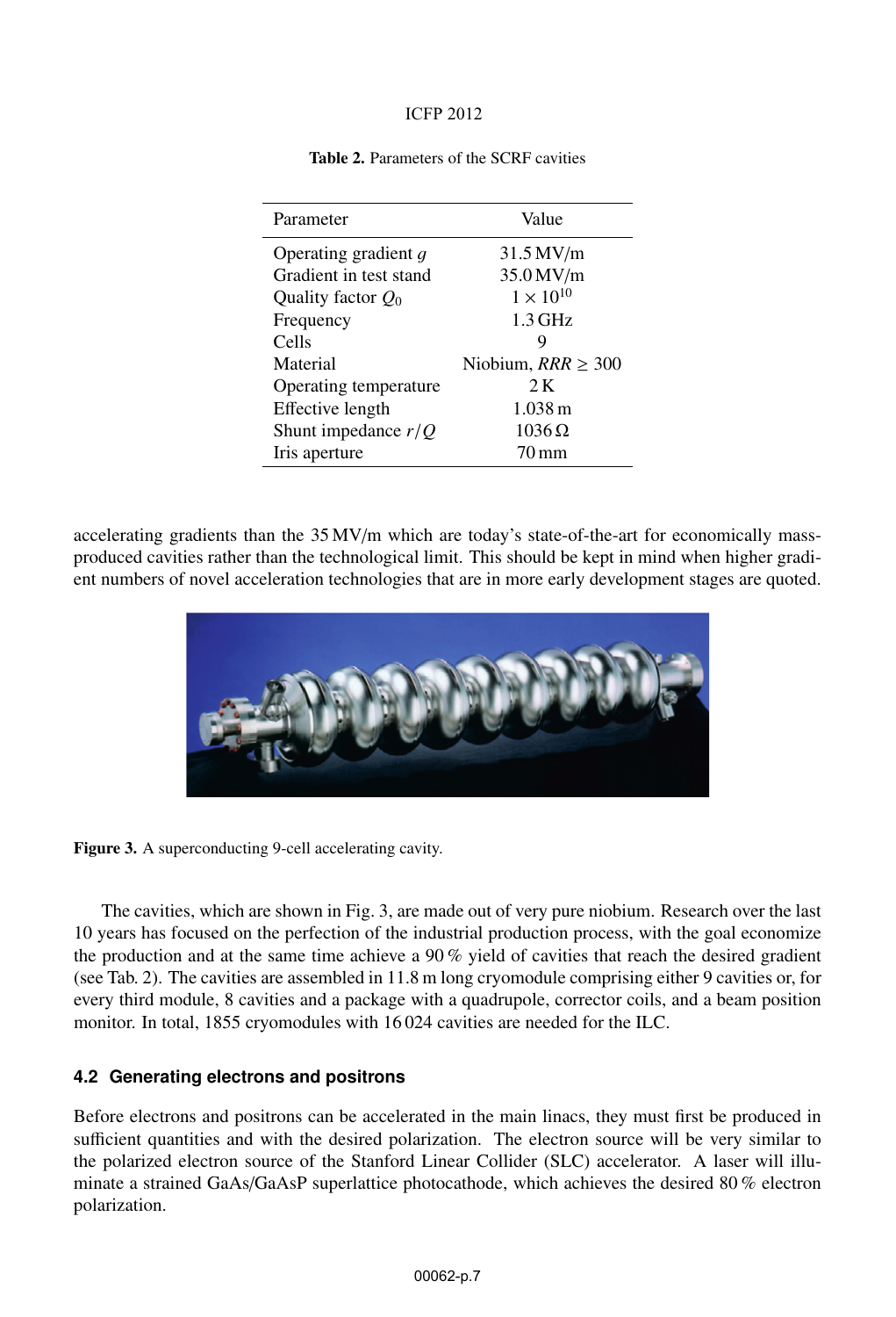The positron source is significantly more demanding. The ILC design foresees a positron source based on longitudinally polarized photons that will be generated by a 147 m long helical undulators that will be driven by the 250 GeV electrons from the main linac. The advantages of the helical undulator compared to the more common planar version are an increase of the photon yield by a factor of two, and the longitudinal polarization of the photons, which leads to a polarization of the generated positrons. The E166 experiment at SLAC [18] has proven that this scheme is viable.

### **4.3 Producing low emittance beams**

The beam size is given by  $\sigma = \sqrt{\beta \epsilon}$ , where  $\beta$  is the beta-function defined by the magnetic lattice, and  $\epsilon$  is the emittance of the beam. In particular the small vertical beam size of only  $\sigma = 5.9$  nm that  $\epsilon$  is the emittance of the beam. In particular the small vertical beam size of only  $\sigma_y = 5.9$  nm that is needed to achieve the desired luminosity demands a very small vertical emittance of the beam, far below emittances that can be produced directly by any electron or positron sources.

This small emittance is achieved with 3.2 km long damping rings operating at 5 GeV beam energy. Within 100 ms, these damping rings reduce the vertical emittance of the electron (positron) beams of 4.6 (80) nm by a factor of  $4 \times 10^4$  for the positrons down to 2.0 pm, which is comparable to modern third-generation synchrotron light sources. Reaching this small emittance within the allotted time (for the positrons, the time constant is only  $\tau = 12.9$  ms), however, poses a significant challenge and demands the installation of powerful wiggler magnets to achieve sufficient synchrotron radiation damping. R&D is also necessary for the development of sufficiently fast injection and extraction kickers that allow bunch spacings of 3.2 ns. At KEK in Japan, the Accelerator Test Facility (ATF) has been built to study the technology necessary for low-emittance damping rings and fast kickers.

Another challenge is posed by the beam currents of up to 780 (390) mA for the electron (positron) damping rings, which may cause beam instabilities from fast ions and electron clouds gathering in the beam's path. At Cornell, the Cesr accelerator has been converted to CesrTA, an accelerator dedicated to the study of electron cloud effects and their mitigation. As a result of these studies, recommendations exist now how to equip the vacuum chambers in the damping ring's various sections such that the electron cloud formation is kept under control. The results from CesrTA [19] are invaluable for the construction of future high-intensity storage rings, e.g. for B factories or high-intensity light sources.

### **4.4 Beam Delivery System**

The equation  $\sigma = \sqrt{\beta \epsilon}$  tells us that a low emittance is not enough to produce a small beam spot, but that also the beta function needs to be small, only 0.48 mm vertically in the baseline configuration. that also the beta function needs to be small, only 0.48 mm vertically in the baseline configuration. This demands strong, superconducting final focus magnets as close as possible to the interaction point. Such magnets have been designed for the ILC, similar to designs for final focus magnets at existing accelerators. The absolute beam size, however, of 5.9 nm vertically, is far smaller than at any existing accelerator, and colliding two beams that small is far from trivial. Apart from exceptionally good alignment of all the components and the best possible vibration control, a fast feedback system is the key to success here.

In succession of the Final Focus Test Beam experiment conducted at SLAC in the mid-nineties, where a beam size of 73 nm was demonstrated for a 47 GeV beam, the ATF-2 experiment is currently being operated at KEK with the goal to demonstrate a beam size of 37 nm at 1.3 GeV that would, at ILC beam energies, meet the ILC requirements. ATF2 is also the testbed for the testing of the fast feedback system that will be employed at the ILC.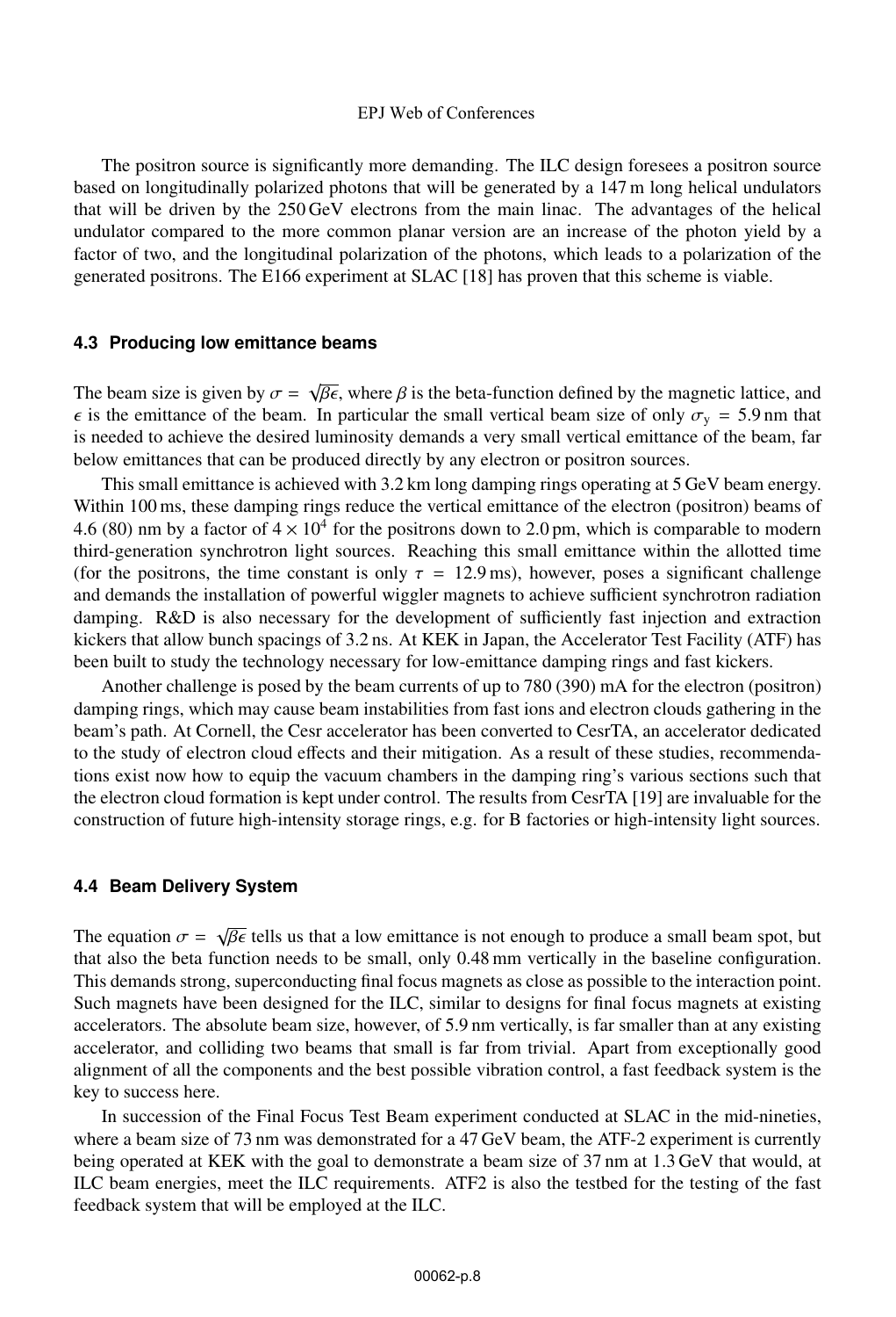| Parameter                                                                    | IL D               | SiD                | Unit                 |  |  |  |
|------------------------------------------------------------------------------|--------------------|--------------------|----------------------|--|--|--|
| Length (yoke)                                                                | 13.24              | 11.35              | m                    |  |  |  |
| Diameter (yoke)                                                              | 15.51              | 12.08              | m                    |  |  |  |
| <b>Mass</b>                                                                  | 14 700             | $\sim$ 10 000      | tons                 |  |  |  |
| Track impact parameter resolution at high momentum <sup><math>a</math></sup> | 2                  | 4                  | μm                   |  |  |  |
| Track momentum resolution $\delta p_{\perp}/p_{\perp}^2$                     | ${}< 0.02$         | 0.02               | $%$ /GeV             |  |  |  |
| Solenoid field                                                               | 3.5                | 5                  | т                    |  |  |  |
| Solenoid warm aperture length $\times$ diameter                              | $7.35 \times 6.88$ | $6.07 \times 5.18$ | $m \times m$         |  |  |  |
| Electromagnetic calorimeter energy resolution $\delta E / \sqrt{E}$          | 17                 | 17                 | $%GeV^{1/2}$         |  |  |  |
| Hadronic calorimeter energy resolution <sup>b</sup> $\delta E / \sqrt{E}$    | 45                 | 65                 | % GeV <sup>1/2</sup> |  |  |  |
| 212<br>$\mathbf{z}$                                                          |                    |                    |                      |  |  |  |

### Table 3. Properties of the ILD [20] and SiD [13] detectors.

*a*: target for both detectors is  $<$  5  $\oplus$  10/*p*(sin<sup>3/2</sup>  $\theta$ ). <sup>*b*</sup>: resolution for single, neutral hadrons

# **5 The Detectors**

Compared to the harsh conditions encountered at the LHC, the environment at the ILC will be relatively benign. As a consequence, detector technologies such as gaseous tracking chambers or CCD pixel detectors can be employed that would be impossible to use at the LHC. Thus, the inherent advantages of *e*<sup>+</sup>*e*<sup>−</sup> collisions such as known kinematics and beam polarization are augmented by the possibility to construct and operate detectors with unsurpassed performance.

Two detector concepts are being pursued: The International Large Detector ILD [20], and the Silicon Detector SiD [13]. Some key properties of both detectors are given in Tab. 3. To save costs, the detectors will share one Interaction Region in a push–pull arrangement.

The overall layout of both detectors is rather similar: a pixel vertex detector close to the interaction point is surrounded by a tracking system, dominated by a time projection chamber (TPC) in the case of ILD, while SiD, as the name implies, uses an all-silicon tracker. The main tracker is surrounded by finely segmented electromagnetic and hadronic calorimeters, which in both detectors lie within the solenoid magnet. The magnetic field is contained by a flux return yoke, which must be large enough to constrain the stray field such that work on or calibration data taking with one detector is not impeded by the operation of the detector in beam position.

In both designs, a key issue is to find the right balance between a large and long tracker, a sufficiently thick calorimeter, a strong enough magnetic field, and the overall costs. In parallel to the groups of people that work on the overall design, simulation and evaluation of the two detector concepts, independent R&D collaborations have formed that focus on the development of special sub detector systems, for instance the Calice collaboration [21] that works on novel techniques for calorimetry.

In the following, I will briefly pick out two areas where new detector designs are emerging. Both are connected with the desire to optimally measure the properties of quark and gluon jets, namely the jet energy, and the flavor of the primary quark, in particular in the case of charm (*c*) and beauty (*b*) quark jets: new calorimeters for energy flow measurements, and new, ultra-thin, ultra-high resolution silicon pixel detectors for lifetime tagging.

### **5.1 Energy flow calorimeters**

A main motivation for excellent jet energy resolution in the ILC detectors comes from the desire to distinguish the  $Z^{0}Z^{0}$  from  $W^{+}W^{-}$  pairs in the (dominant) decay to four jets. While electromag-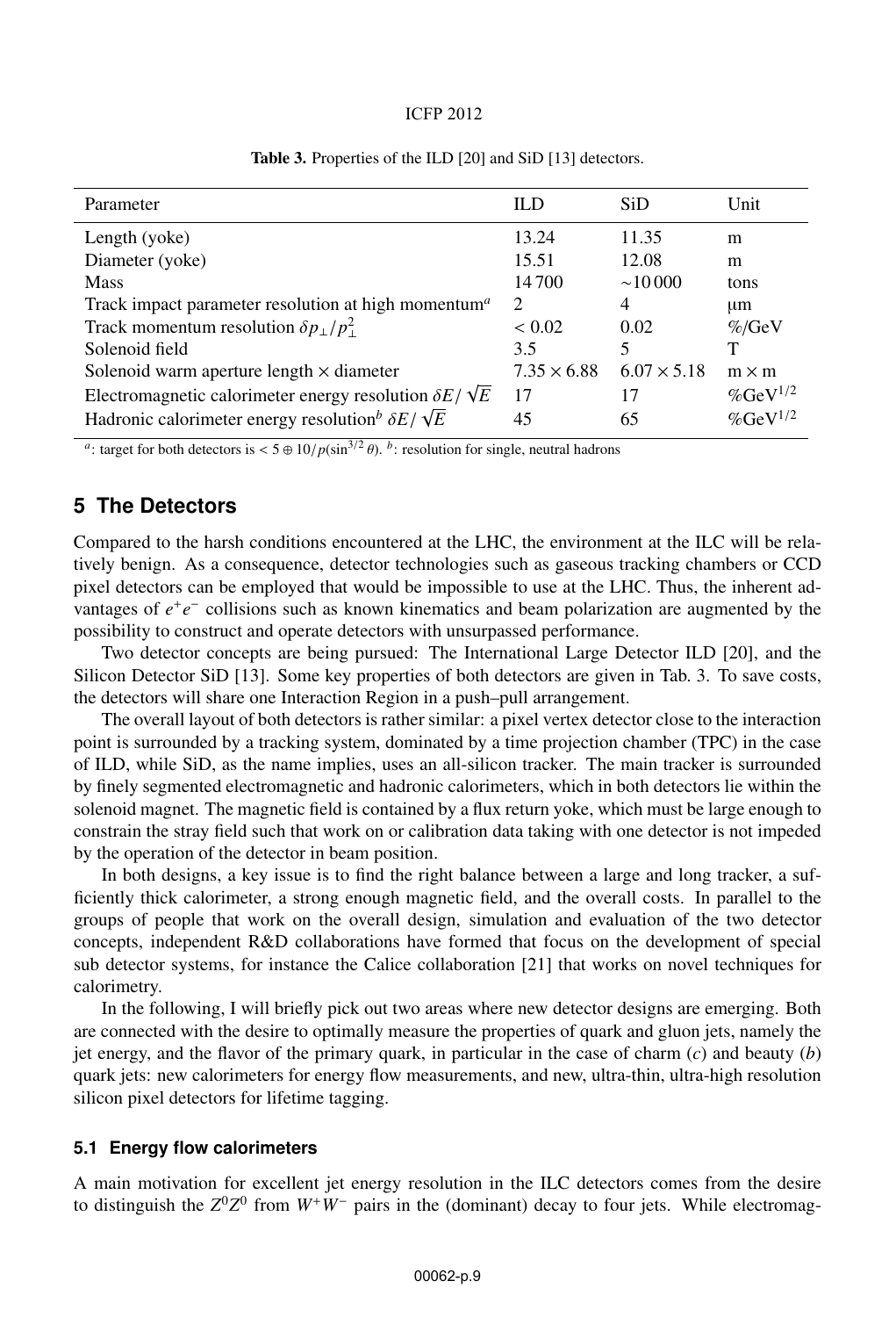netic calorimeters with excellent resolutions better than  $10\%/\sqrt{E}$  have been available since long, the hadronic calorimeters achieve at hest 35%/ $\sqrt{E}$  for single hadrons, so that up to the highest hadron hadronic calorimeters what exercise at best  $35\%/\sqrt{E}$  for single hadrons, so that up to the highest hadron energies that can be expected at the H C, the momentum measurement from the tracker will surpass energies that can be expected at the ILC, the momentum measurement from the tracker will surpass calorimetric energy information for charged hadrons. Thus it has long been realized that jet energy measurements can be significantly improved if the charged hadron energy information is taken from the tracker, and only neutral hadrons are measured in the hadronic calorimeter, after masking out the showers from charged hadrons. This technique is known as particle flow calorimetry [22], and for it to work one needs a finely grained calorimeter with small Molière radius and an inner radius that is sufficiently large that the particles in a jet are separated spatially so that their showers do not overlap. The Calice collaboration is developing calorimeters that combine lean showers and finely grained, yet affordable readout that fulfill the requirements of particle flow measurements. ILD and SiD would be the first detectors designed specifically for particle flow calorimetry. test beam measurements [23] indicate that the particle flow approach works and will provide the desired resolution.

### **5.2 Vertex detectors**

The identification of a jet's primary quark's flavor, in particular in the case of charm and beauty quarks, is of central importance for the physics goals of the ILC. The Higgs boson is expected to decay to beauty quarks with high probability, making beauty tagging a central tool for the selection of Higgs events. Moreover, measuring and comparing the Higgs' couplings to beauty and charm quarks and to gluons is quite important to answer the question whether the Higgs' is Standard Model like, or whether a second doublet, as predicted by SUSY models, is needed to explain the observed couplings.

Charm and beauty quarks can be well distinguished from light quarks by the presence of hadrons with lifetimes around one picosecond, which manifests itself in tracks that have an impact parameter with respect to the primary vertex. Both, ILD and SiD, have formulated the ambitious goal to measure this impact parameter with a resolution better than  $5 \oplus 10/p(\sin^{3/2} \theta)$ μm, where *p* is the particle's momentum measured in GeV, and  $\theta$  its polar angle. With such a resolution, the *b*-tagging efficiency and purity, and the of *<sup>c</sup>*/*<sup>b</sup>* discrimination power, will be far beyond even that achieved at the SLD detector.

This kind of resolution can only be achieved with very thin pixel vertex detectors, with space point resolution around  $3 \mu$ m and a first layer as close to the IP as 15 mm. At this distance, the annual neutron fluence is expected to be around  $10^{11}n_{eq}/\text{cm}^2$ , which is 3 order of magnitudes lower than for the first vertex detector layers at LHC, and thus permits to employ completely different detector designs. Many groups around the world work on designs for a vertex detector suitable for the ILC. Technologies that are being considered are e.g. CMOS sensors, DEPFETs, new CCDs termed FPCCDs, and In-Situ IMage Sensors (ISIS) [24].

# **6 The Next Steps**

The Global Design Effort as well as the ILD and SiD detector collaborations are currently preparing the ILC Technical Design Report (TDR), which will be presented to the public in June 2013, during the Lepton Photon conference in San Francisco, CA.

Currently, the strongest interest to realize the ILC comes from Japan. In March 2012, the Japan Association of High Energy Physicists (JAHEP) completed a roadmap [25], with an addendum [26] following the discovery of a Higgs-like boson at LHC that states: "On the basis of these developments and following the subcommittee's recommendation on ILC, JAHEP proposes that ILC be constructed in Japan as a global project [...] A Higgs factory with a center-of-mass energy of approximately 250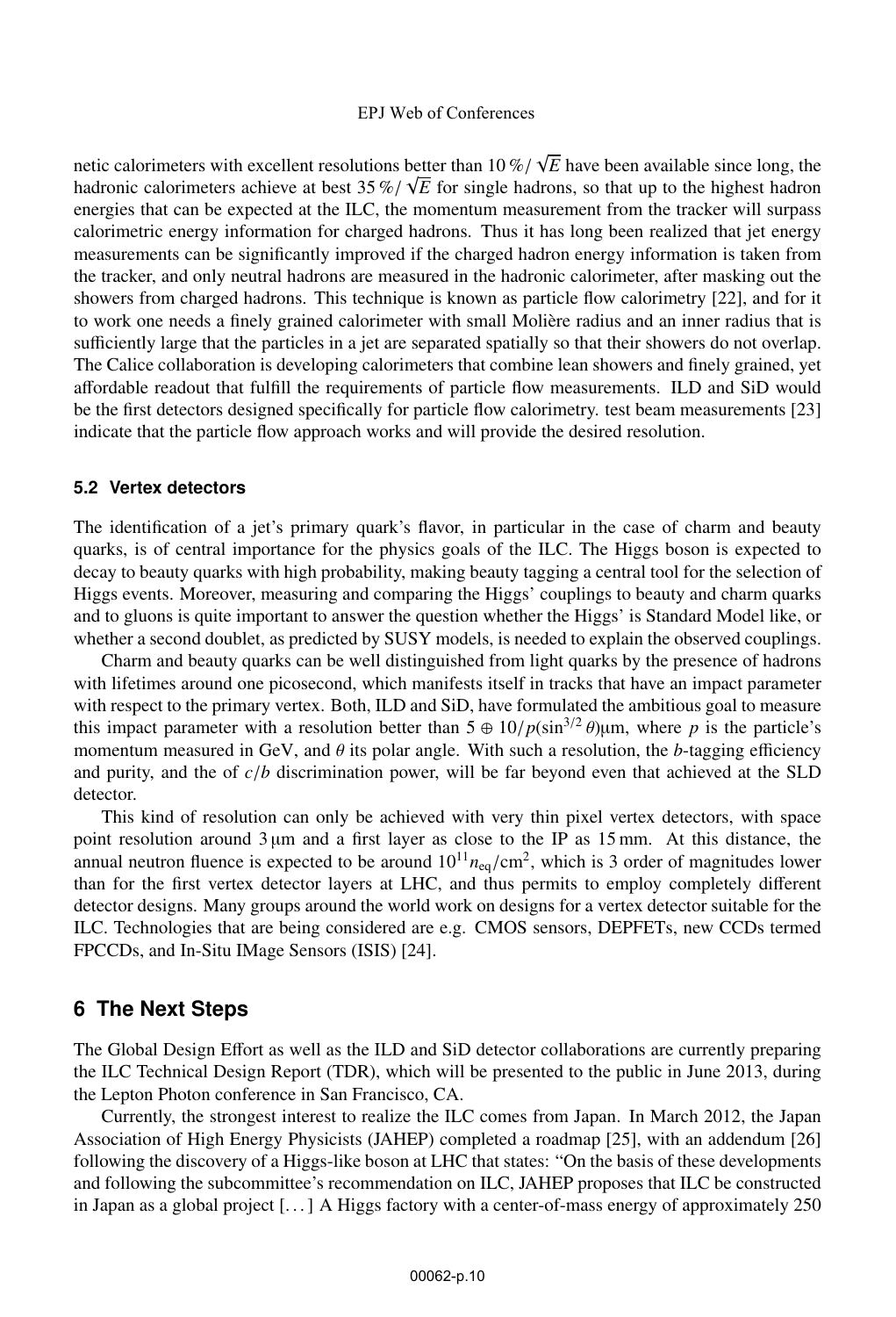GeV shall be constructed as a first phase. [. . . ] The machine shall be upgraded in stages up to a centerof-mass energy of ∼ 500 GeV, which is the baseline energy of the overall project. [...] A guideline for contributions to the construction costs is that Japan covers 50 % of the expenses (construction) of the overall project of a 500 GeV machine."

Provided that the ongoing strategy processes in Europe and the United States also come to the conclusion that the ILC has a strong physics case and should be built in the near future, the ILC could become operational after a 10 year construction and commissioning phase around 2026.

# **References**

- [1] M. Tigner, Nuovo Cim. **37** (1965) 1228.
- [2] R. B. Palmer, Ann. Rev. Nucl. Part. Sci. 40 (1990) 529.
- [3] R. D. Heuer *et al.*, *Parameters for the Linear Collider,* 2003, http://www.fnal.gov/directorate/ icfa/LC\_parameters.pdf, updated 2006, http://www.fnal.gov/directorate/icfa/para-Nov20 final.pdf.
- [4] Jean-Eudes Augustin *et al.* [International Technology Recommendation Panel], *ITRP Recommendation,* unpublished report (2004), http://www.fnal.gov/directorate/icfa/recent\_ lc\_activities\_files/ITRP\_Report\_Final.pdf.
- [5] *TESLA: The superconducting electron positron linear collider with an integrated X-ray laser laboratory. Technical design report, Parts 1-6,* DESY-2001-011 (2001).
- [6] *International Linear Collider Reference Design Report. Volume 1: Executive Summary,* ICFA Beam Dyn. Newslett. 42 (2007) 7 [arXiv:0712.1950 [physics.acc-ph]]; *Volume 2: Physics at the ILC,* arXiv:0709.1893 [hep-ph]; *Volume 3: Accelerator,* arXiv:0712.2361 [physics.acc-ph]; *Volume 4: Detectors,* arXiv:0712.2356 [physics.ins-det].
- [7] E. Elsen *et al.*, *International Linear Collider (ILC): A technical progress report,* ANL-11-09 (2011).
- [8] *ILC Technical Design Documentation,* http://www.linearcollider.org/GDE/technical-designdocumentation.
- [9] G. Aad *et al.* [ATLAS Collaboration], Phys. Lett. B 716 (2012) 1.
- [10] S. Chatrchyan *et al.* [CMS Collaboration], Phys. Lett. B 716 (2012) 30.
- [11] J. E. Brau*et al.*(eds.), *International Linear Collider Physics and detectors: 2011 Status Report,* CERN-LCD-NOTE-2011-038 (2011).
- [12] J. E. Brau *et al.*, *The physics case for an e*<sup>+</sup>*e*<sup>−</sup> *linear collider,* arXiv:1210.0202 [hep-ex] (2012).
- [13] H. Aihara *et al.* [SiD Concept Group], *SiD Letter of Intent,* arXiv:0911.0006 [physics.ins-det] (2009).
- [14] M. E. Peskin, *Comparison of LHC and ILC capabilities for Higgs boson coupling measurements,* arXiv:1207.2516 [hep-ph] (2012).
- [15] S. Heinemeyer *et al.*(eds), *Implications of LHC results for TeV-scale physics: signals of electroweak symmetry breaking,* Submitted to the Open Symposium of the European Strategy Preparatory Group, 2012, http://indico.cern.ch/materialDisplay.py?materialId=0&confId=173388.
- [16] F. Simon, *Top physics at CLIC,* Talk at LCWS'12, Arlington, TX, 2012, http://ilcagenda. linearcollider.org/materialDisplay.py?contribId=51&sessionId=10&materialId=slides&confId=5468.
- [17] R. Cavanaugh *et al.*(eds.), *Implications of LHC results for TeV-scale physics: new physics with missing energy signatures,* Submitted to the Open Symposium of the European Strategy Preparatory Group, 2012, https://indico.cern.ch/materialDisplay.py?materialId=1&confId=173388.